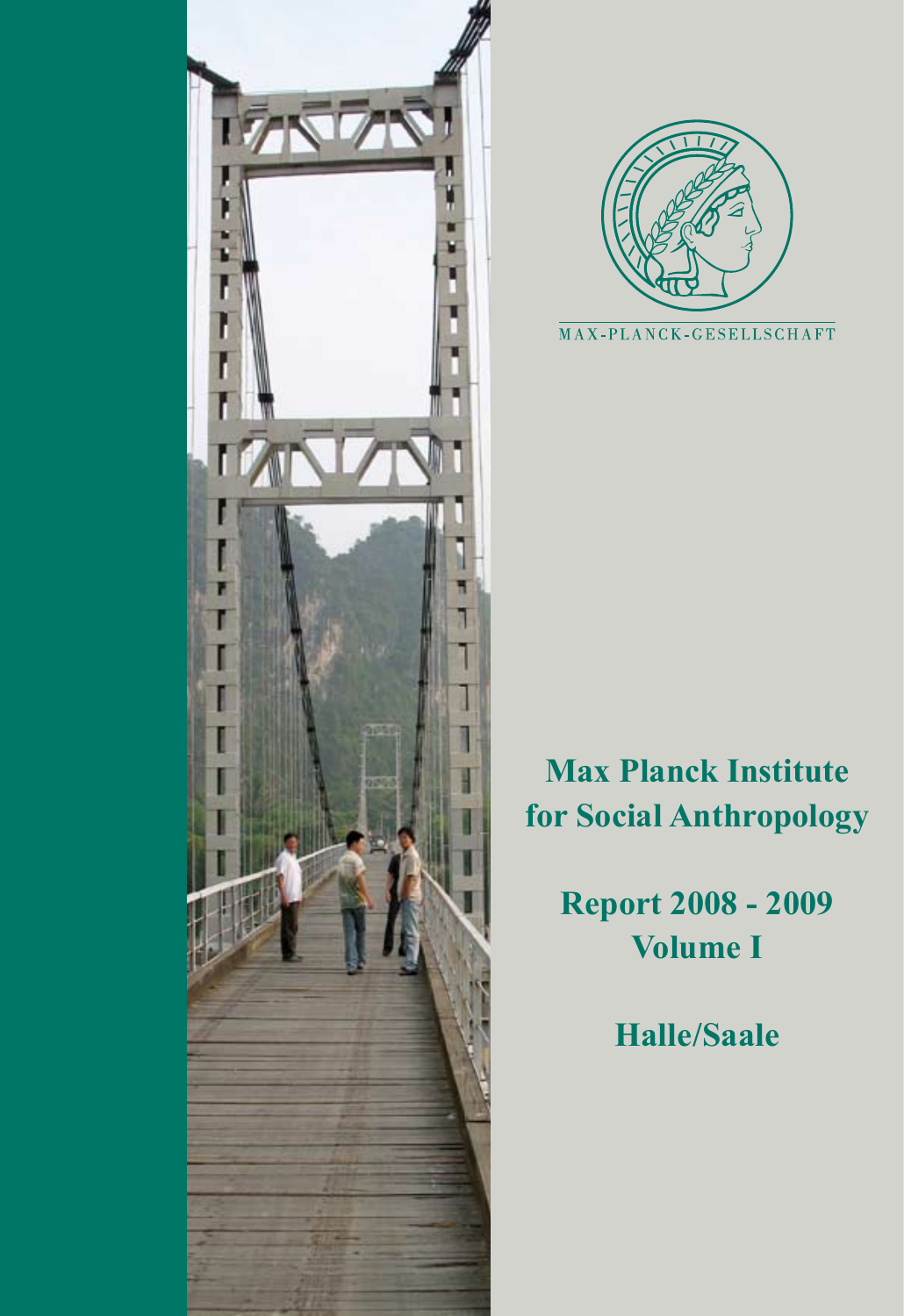Imprint

Max Planck Institute for Social Anthropology Report 2008–2009 Volume I

Published by Max Planck Institute for Social Anthropology, Halle/Saale P.O. Box 11 03 51 D-06017 Halle/Saale Germany Phone: +49 (0)345 2927-0 http://www.eth.mpg.de

| Visiting relatives who have migrated to a new economic |
|--------------------------------------------------------|
| zone near Vietnam's Central Highlands, Thanh Hoa       |
|                                                        |
|                                                        |

Printed 2010 by IMPRESS Druckerei, Halle/Saale

Responsibility for the content of the contributions lies with the individual authors.

© 2010 Max Planck Institute for Social Anthropology ISSN 1618-8683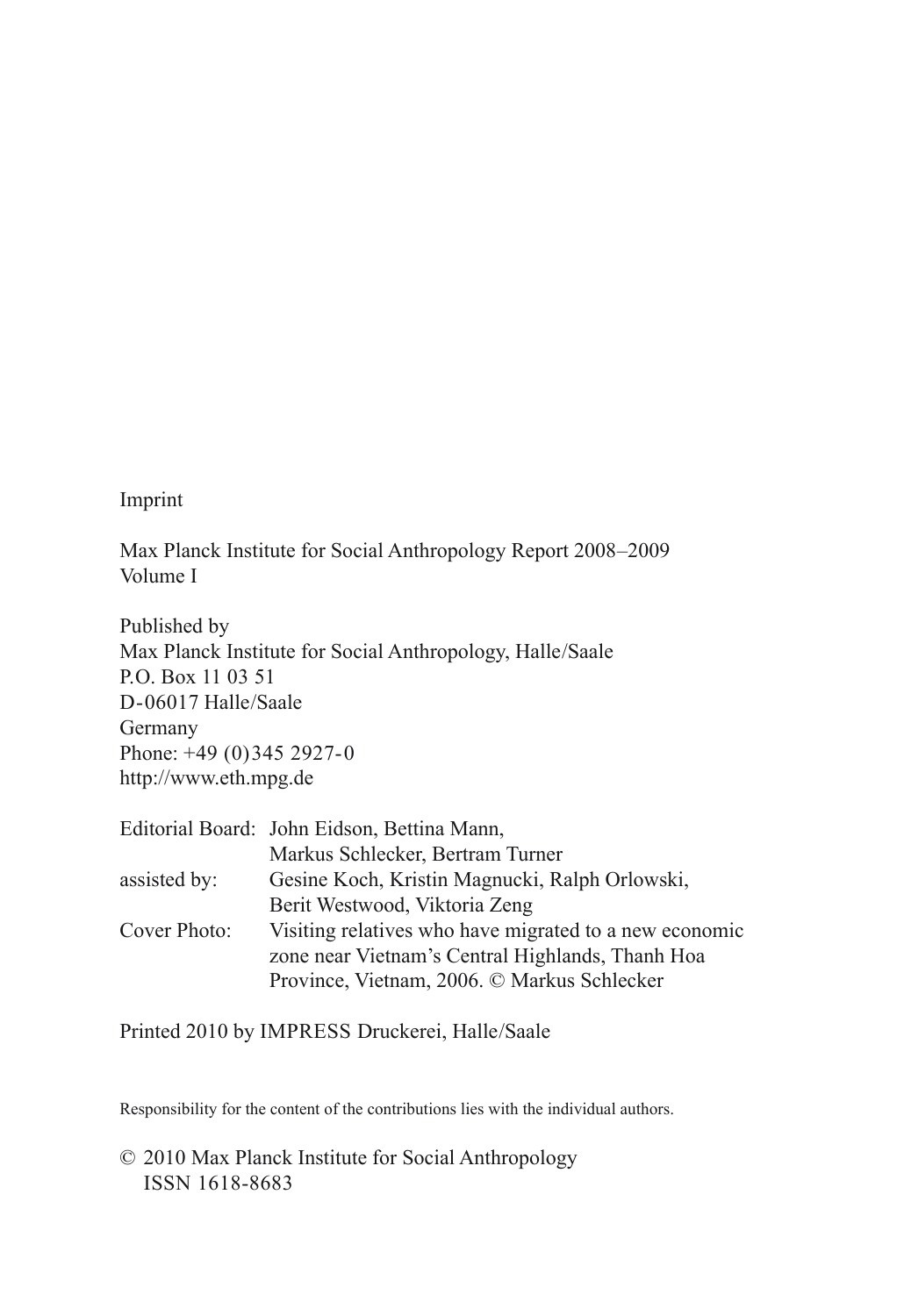# **Max Planck Fellow Group 'Law, Organisation, Science and Technology' (LOST)**

#### **Max Planck Fellow: Richard Rottenburg**

**On Social and Public Experimentation**<sup>1</sup>

*Richard Rottenburg*

## **The "Therapeutic Domination" Hypothesis**

One of the core aims of the Group's research is to rethink the relation between biomedicine and governance in contemporary African contexts.2 One of the leading hypotheses emerging from our ethnographic work is that the boundary between the laboratory and life outside the laboratory is transgressed in specific ways, resulting in the emergence of novel forms of social and public experimentation. Within the rapidly increasing literature on this and closely related issues, there has been one outstanding proposal with deep implications for social theory and contemporary politics related to the Global South, which I refer to as the "therapeutic domination approach". From this perspective, one can presently observe the formation of a new type of biopolitics and governmentality, or in a different but compatible theoretical language, the formation of a new type of domination (in the Weberian sense of political rule, i.e. *Herrschaft*) with its concomitant specific forms of legitimation, governance, citizenship, and sovereignty.

The new approach identifies an emerging figuration, called *therapeutic domination*, which transforms citizenship into a *therapeutic citizenship*. This is legitimized by a *state of exception* related to health conditions that are unacceptable by universal standards, and implies a shift of *sovereignty* away from the nation state. The empirical form in which we encounter this new figuration is the humanitarian intervention normally carried out by agents of the Global North in the Global South as a response to emergencies and humanitarian crises relating to the human body. The systematic link between states of exception, intervention, sovereignty, capital and global markets implies a particular change in the global entanglements of privatised science, governance, and politics addressed as *experimentality* or *government-byexception* (McFalls 2010; Nguyen 2009; Pandolfi 2008). The empirical sites where this emerging figuration appears most evident are perhaps the African countries and

<sup>&</sup>lt;sup>1</sup> A more elaborated version of the argument is published in Rottenburg 2009b.

<sup>&</sup>lt;sup>2</sup> This topic constitutes "axis 1" of our research and in June 2009 we had an international conference dealing with related issues. Future conferences in  $2010 - 2012$  will deal with axes 2 to 4 of our research programme.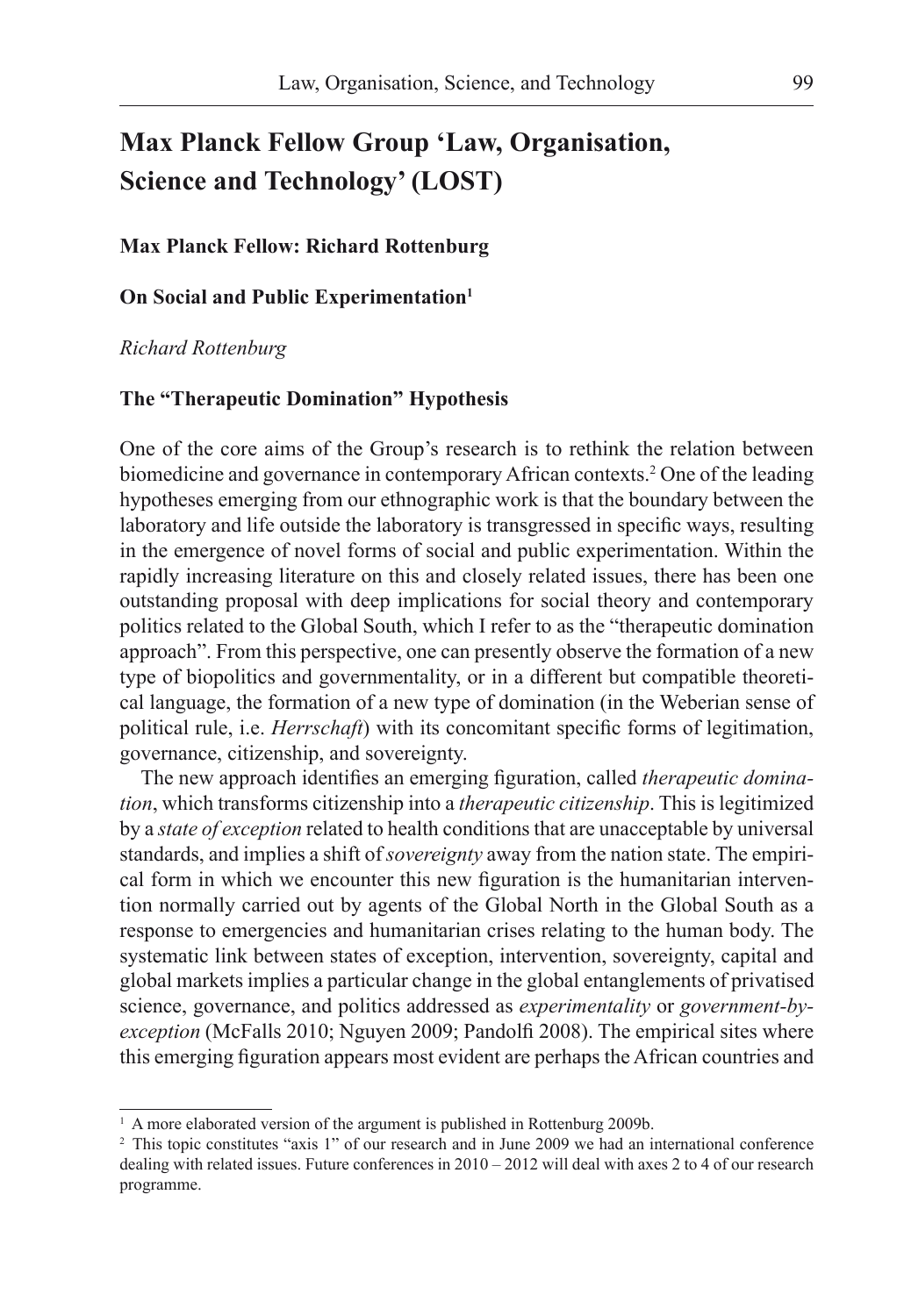regions with long-lasting violent conflicts, countries and regions selected for clinical trials, and the countries selected for intervention by the US President's Emergency Program for AIDS Relief (PEPFAR).

Over several years Adriana Petryna has analysed the mechanisms by which clinical trials are being globalised (Petryna 2009). Before a drug can be legally used it has to be tested, yet the populations of those countries where most drugs are developed (North America and Europe) are increasingly reluctant to participate in clinical trials, except in the case of life-or-death conditions. At the same time, clinical research in the USA and Europe has become increasingly privatised, and the economic viability of those "contracted research organisations" (CRO) that run most clinical trials, and of the entire emerging organisational field surrounding clinical trials, depends on finding suitable and inexpensive trial populations. These are best found in countries with sufficient technical and bureaucratic infrastructure to run a clinical trial, with willing trial subjects motivated by poverty and a poor healthcare system, with motivated local research partners who depend on the income generated by this work, and with a legal system that is predictable and yet not too closely knit and rigid for the interests of research. Petryna calls the modus operandi that sustains the global drug market and the concomitant organisational field "experimentality" (Petryna 2009: 30).

Vinh-Kim Nguyen (2009) of the LOST team addresses the same general phenomenon but departing from a different empirical case, namely that of biomedical interventions in the context of the AIDS pandemic, and takes the issue of experimentality a significant step further. PEPFAR is the largest ever international public health programme, spending more money in the twelve African PEPFAR countries than all the other health donors combined. In addition to the large players in this new organisational field of global public health, a whole plethora of other organisations are active, from the Bretton-Woods organisations and various UN organisations to national donor agencies, churches, and a bewildering variety of NGOs and FBOs (faith-based organisations), some of which then build various consortia. Most of these structures and activities are situated more or less outside the local state administration and are hardly under the direct control of any national set-up (Jasanoff 1990). Through these interventions, the sovereign responsibility for public health is underhandedly shifted to a peculiar bricolage of non-state and non-national organisations operating on a global level above national accountability.

According to Nguyen (2009), French university teaching hospitals for infectious diseases have been assigned therapeutic territories corresponding with former French colonies and regions within these countries. The trend is mirrored by American universities, which, within the context of PEPFAR, are now also managing treatment programmes for entire countries. In countries with important extraction industries (oil, bauxite, etc.), international companies have also been dividing the country into therapeutic territories for which they assume the responsibility (unpublished research reports by Virginie Tallio and Maria Hahnekamp).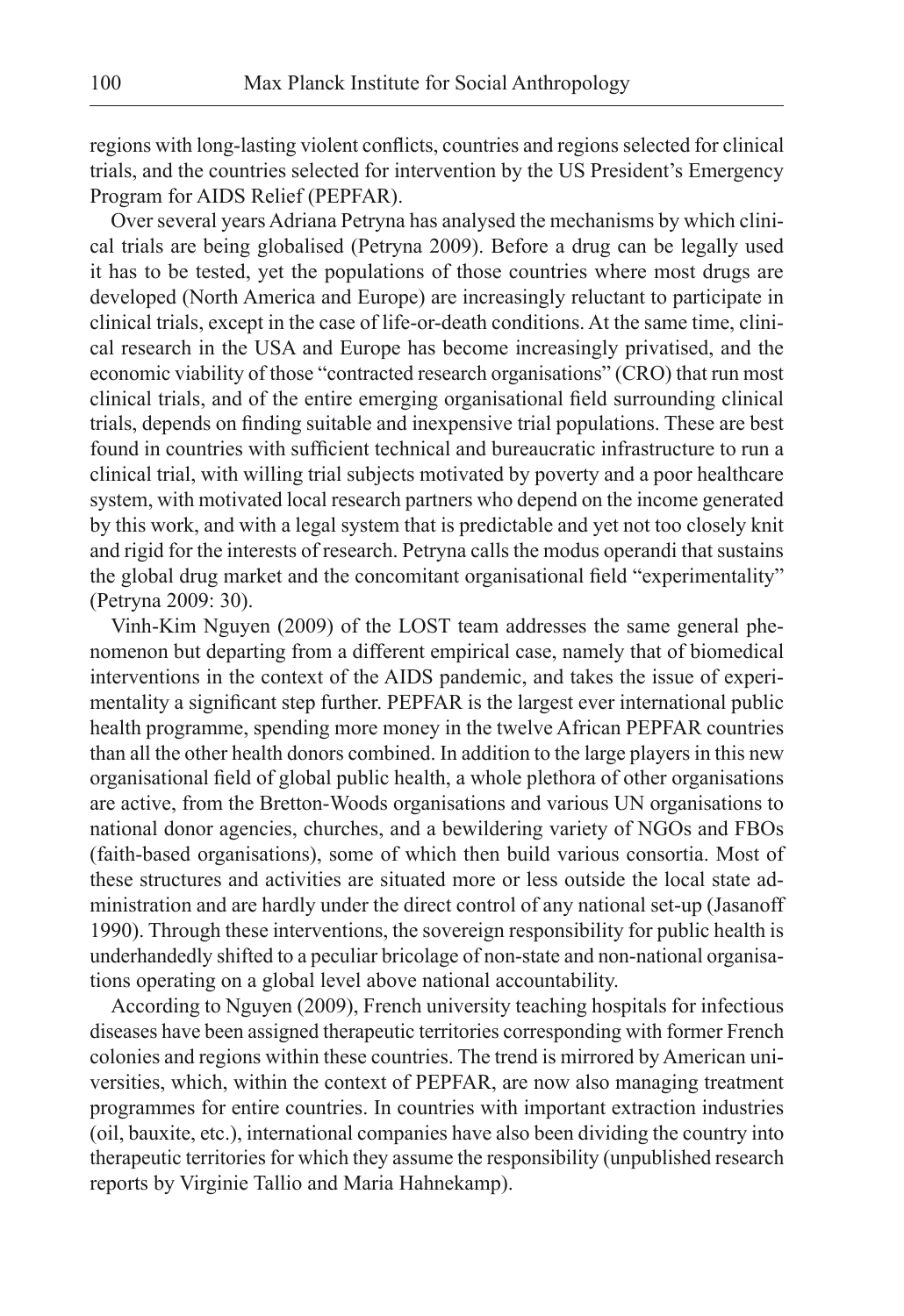The most striking feature of humanitarian interventions carried out to rescue people threatened by AIDS is their urgency. They are framed in terms of absolute emergency and unique exceptionality. Like victims of war, famine, earthquakes, and tsunamis, AIDS victims do not have the time to wait for better and tested solutions. Nor can they wait for systematic approaches to broader and more fundamental issues, or for solutions that are more oriented toward the future. Given the unprecedented scale and urgency of both the AIDS pandemic, the attempted response, and the non-availability of well-tried solutions, one can only start with what is available and attempt to proceed in such a way that project implementation becomes a form of experimental variable testing.

This results in the particular figuration of science and politics that is at the core of our research. According to the ideal type, an epistemic kernel is at the centre of, and holds together all the activities, technologies, and theories of laboratory research. This ideal type – by definition – can never correspond with real, everyday laboratory life. A substantial difference, however, remains between the reality of standard laboratory experiments and that of contemporary medical campaigns and humanitarian interventions into situations of human suffering and states of emergency such as the AIDS pandemic. These are experimental enterprises in real time outside the lab where not an epistemic but a technological kernel – like antiretroviral therapy (ART) – holds everything together and unsystematically produces new knowledge that might or might not feed back into the process as "lessons learned". In comparison not only with the ideal type but also with the daily reality of normal scientific experimentation, the relation between experimentally verified knowledge and its safe usage thus seem to be inverted in humanitarian interventions to save lives.

At the heart of the matter, it is thus argued that there is a contemporary shift from one situation to another. In the first situation, one would first collect sufficient data and much later, after one has acquired enough evidence-based knowledge and when there is need to do so, one would design and implement an intervention based on the verified knowledge available. In the second, due to some emergency, one would first intervene based on whatever foreknowledge is at hand and then generate the relevant data through the intervention itself, with a focus on "lessons learned".

Another aspect indicating that we are indeed dealing with a novel figuration of science and politics, and thus of legitimacy and sovereignty, is reflected in an emerging territorial pattern. Organisations that run AIDS relief programmes have to adhere to accountability and liability rules in their homelands and in the countries of their activities. In order to do so, their projects must be delimited to specific interventions, populations, and territories. This again requires a complex set of territorial mapping and the identification of individual patients to be included in the accounts. The result is that countries such as Tanzania are divided into spheres of responsibility for AIDS relief among the various organisations active there (unpublished research reports by Babette Müller-Rockstroh).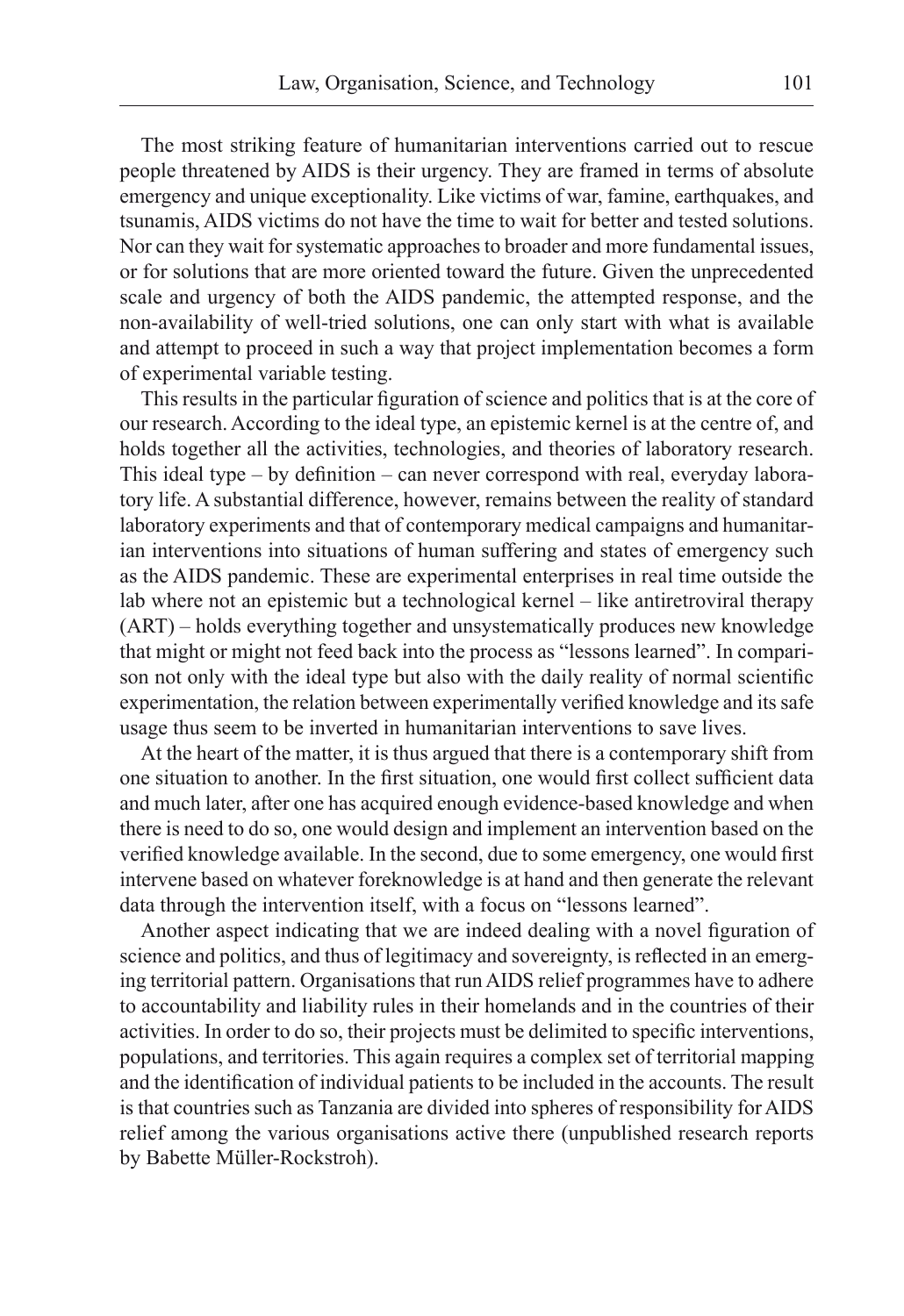The territorial delimitation of these experimental interventions has yet another dimension that is emphasised by Wenzel Geissler of the LOST team (Geissler forthcoming). While modernist and, accordingly, developmentalist public health approaches have as their aim uniform standard coverage throughout a whole territory, the spatial configuration that emerges in the context of emergency relief intervention more closely resembles an archipelago pattern. The provision of comparatively sophisticated health services and research facilities is concentrated in areas of economic importance and good access, or in those areas most badly affected by epidemics or other humanitarian disasters. Between these islands of heavily financed and often state-of-the-art facilities, there are vast areas with hardly any service at all. The key characteristic of the archipelago pattern is again that the treatment projects can be employed as experimental set-ups since the intervention effects can be counted, measured, analyzed and, most importantly, compared among the different intervention zones. This provides a unique chance to verify their findings and approaches for the respective research institutions. At the same time, the process as a whole produces both a form of therapeutic citizenship and a new form of fragmented sovereignty.

Foucault saw modern sovereignty as the "governmentalisation" of the state, which rules its citizens by regulating the economy, public life, and, most importantly, the wellbeing, education, and health of the population. The term "biopower" draws attention to the fact that modern sovereign rule is concerned with the improvement of life itself through state regulation. The exercise of biopower, i.e. governmentality, is realised by a range of technologies that describe and regulate specific populations, calling into being ways of life hitherto unknown. Foucauldian governmentality thus refers to how people are formed by the state. In the case of international humanitarian interventions, governmentality – the exercise of biopower as a means of improving life – differs from the Foucauldian concept in two important aspects. Firstly, it transgresses the boundary and jurisdiction of the state, and targets populations not in fact on the basis of national citizenship but on the basis of a universal humanity and on the presupposition of universal human rights. Therapeutic citizenship thus always remains a form of global citizenship. Secondly, international humanitarian interventions, and HIV programmes in particular, are tied to conditions that are classified as exceptional and are run like experiments justified by these exceptional conditions. Programmes are implemented in an experimental way so that lessons can be learned for future interventions. This form of governmentality across sovereign states is described as government-by-exception or experimentality. It frames people as victims to be rescued by foreign agents; it focuses on saving lives and upholding human rights.

In other words, government-by-exception is conceived as a novel form of legitimate domination. It presupposes a state of emergency in humanitarian terms that legitimises exceptional interventions and calls for urgent measures to save lives. One may thus speak of *therapeutic domination*. A therapeutic intervention requires the framing of a standardised population that can be targeted by the deployment of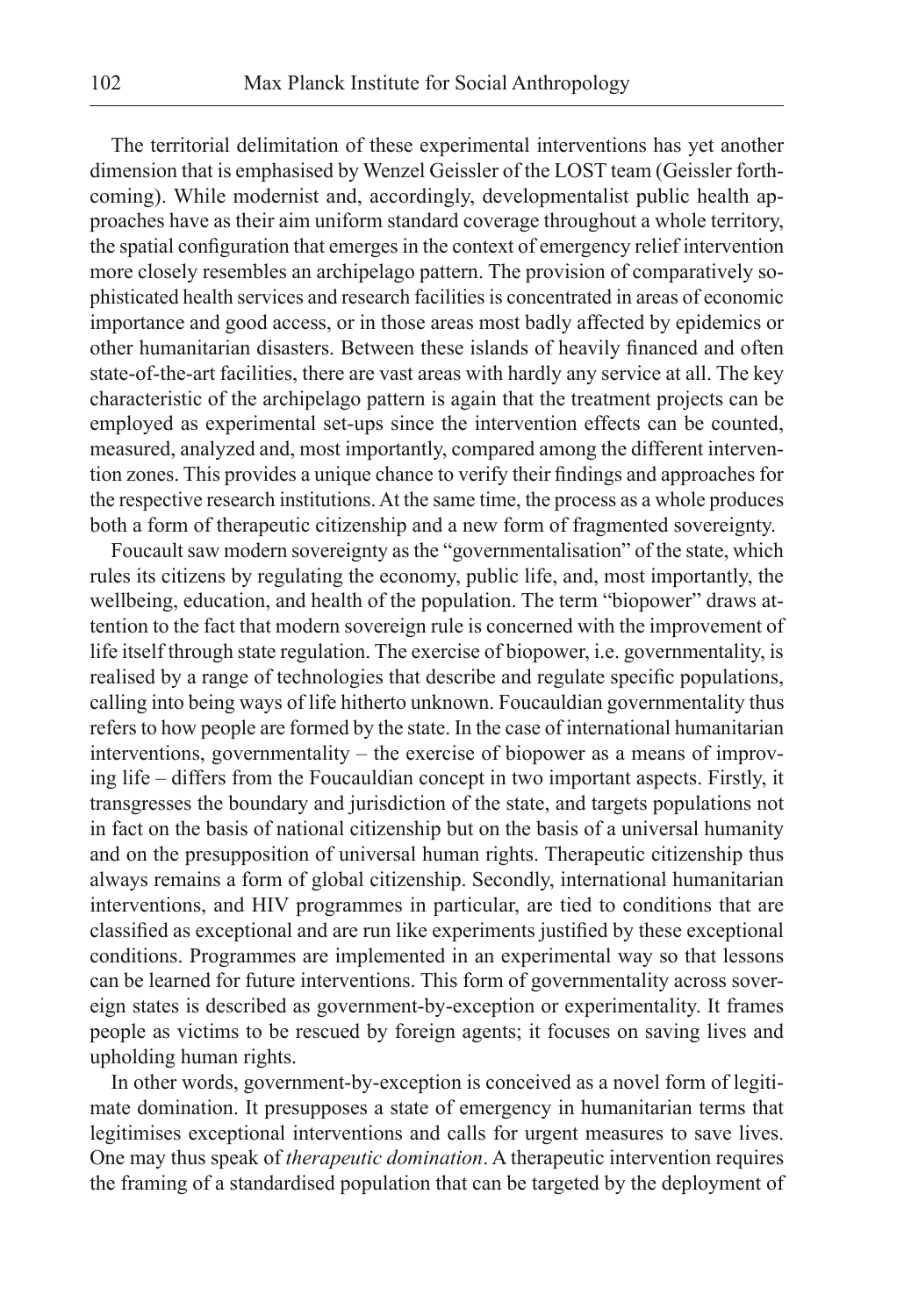medical, psychological, and administrative technologies which stabilise this population by transforming bodies and subjectivities. Since all this happens in a state of emergency, there is no evidence that the intervention and its technologies are effective. It is rather the intervention itself that needs to prove that it was effective in a form of post-hoc self-validation.

The government-by-exception hypothesis thus ultimately refers to a newly emerging form of domination and a transformed version of biopolitics. In order to facilitate a sufficiently broad and balanced outlook on these empirical questions, the LOST group keeps an eye on states of emergency that go beyond the immediate context of biomedicine in Africa, including: (1) neoliberal governance; (2) dysfunctional states in postcolonial Africa with fragmented sovereignties and ongoing violent conflicts; (3) the AIDS pandemic and the medical technologies that allow HIV-positive people to live; and (4) the global success of the universal human rights discourse with its new emphasis on health with the support of biomedicine.

In a preliminary conclusion, this raises the straightforward question: Is contemporary humanitarianism caused by emergencies (position a) or, conversely, does Western humanitarianism envision states of emergency in zones of crises in order to legitimise its own logic of intervention (position b)? Position b is indeed the most important – and rather disturbing – point raised by the therapeutic domination approach. From this perspective, the iatrogenic effects of interventions to overcome states of emergency are not unintended consequences or collateral damage but are in fact the true "purpose" of the interventions even if no intentional agency can be identified. Modern societies systematically produce zones of exclusion and states of emergency because they need them to function themselves (McFalls 2010: 12–13).

Our research seems to indicate that both positions (a) and (b), although diametrically opposed, are based on the same flawed assumption. They presuppose that a complex human condition such as an emergency is either (a) something real or (b) something made up, and they assume that one can have a clear-cut concept of "emergency". A more appropriate assumption seems to be that (a) and (b) stand in a dialectical relation to each other, with the concept itself evolving in this relation. It is certainly impossible to identify an emergency as a category that exists independently of our attempts to describe it. The category "emergency" – in which the rules that constitute normality are suspended – unavoidably takes as much from the ways of life and the conceptual scheme that it is a part of as it does from the outer reality and existential experience that it is supposed to describe. If this is true, the proposition that modernity systematically produces emergencies must be treated according to the same rule.

Thus, we do not see sufficient reason to assume that history has a built-in teleological tendency towards disasters of modernity, which awaits discovery and objective description by philosophers of history and which exists independently of their conceptual schemes and webs of belief. And, taken one step further, we do not see sufficient reason to assume that the systematic production of emergencies is a malady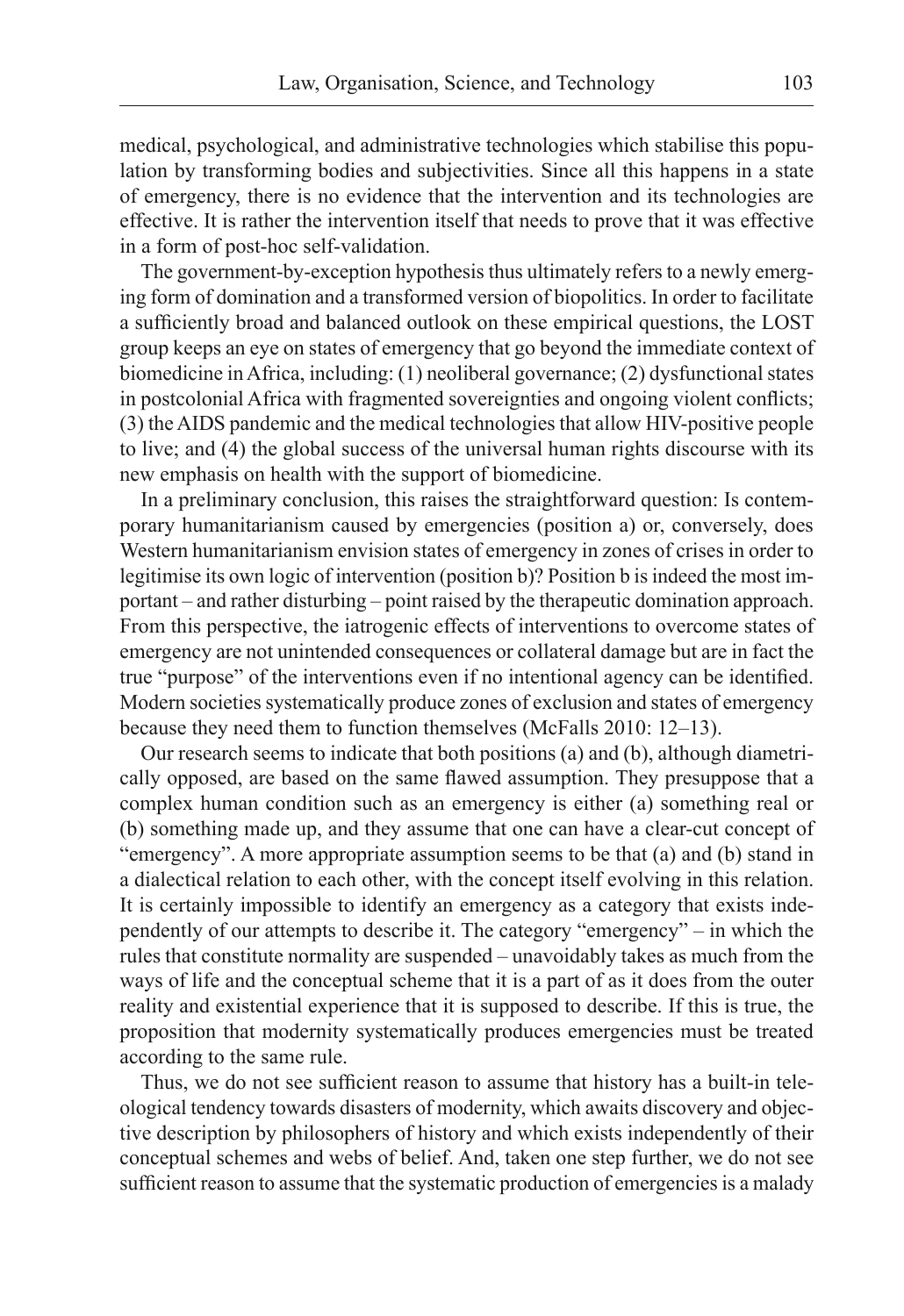of modernity only. The expansion of any system of rules (normality) goes hand in hand with the production of critical zones in which these rules are contested, i.e. with the production of zones of exclusion and iatrogenic violence. We can, nevertheless, fully support the hypothesis that humanitarian interventions unavoidably cause damage and iatrogenic violence when they achieve some of their intended aims.

#### **From Experimentation to Experimentality?**

The other disputable aspect of the therapeutic domination approach lies in its other key notion: experimentality. As mentioned above, it is argued that therapeutic domination comes along with a particular inversion of the relation between knowledge and practice. In the modus operandi of experimentality, practice produces knowledge, rather than knowledge informing practice. In this section I will critically reflect on this hypothesis with reference to STS literature on experiments.

(1) When ethnographers of scientific practice began to study mundane laboratory life, it soon became clear that scientific practice cannot possibly be conceived as something outside of and unaffected by culture and society. The distinction between science as something free of culture, and culture as something beyond science had to be abandoned (Latour and Woolgar 1979, Knorr-Cetina 1981). In a similar move, the interdependencies of science and law were worked out (Jasanoff 1995). At the heart of the ethnographic work on everyday scientific practice since the late 1970s, one finds, in fact, the making of experiments as opposed to the earlier attention placed on the results of experimentation (Gooding, Pinch, and Schaffer 1989).

(2) As the sciences could never be completely purified of society, modern society could never be brought about without recourse to the sciences. More particularly, this means that while laboratory experiments are always situated in socio-political, cultural, juridical, and economic contexts, inversely, most public decisions are legitimised with reference to scientific findings. Experiments are not autonomous forms of theory-testing in the laboratory, but are part of larger assemblages in which theories, scientific practices, epistemic things, boundary objects, standardised packages, normative and ethical orientations, embodied knowledge, cultural patterns, and aspects of political economies come together or resonate with each other. At the same time, public decisions on all sorts of betterment schemes, regulatory regimes, technological innovations, and their practical implementations are themselves (mostly unintentional) political "experimentations" with largely unknown results. Given this continuity and similarity, it is the historical variations and the particular differences that shed light on the co-production of science and society.

The experimentalisation of life goes hand in hand with the victory of modernist meliorism and thus with the conviction that the human fate can be improved steadily by interfering with processes that would otherwise – i.e. naturally – run differently. The reign of the master narrative of progress relates to a political practice based on scientific knowledge and thus on experimentation. In the language of Michel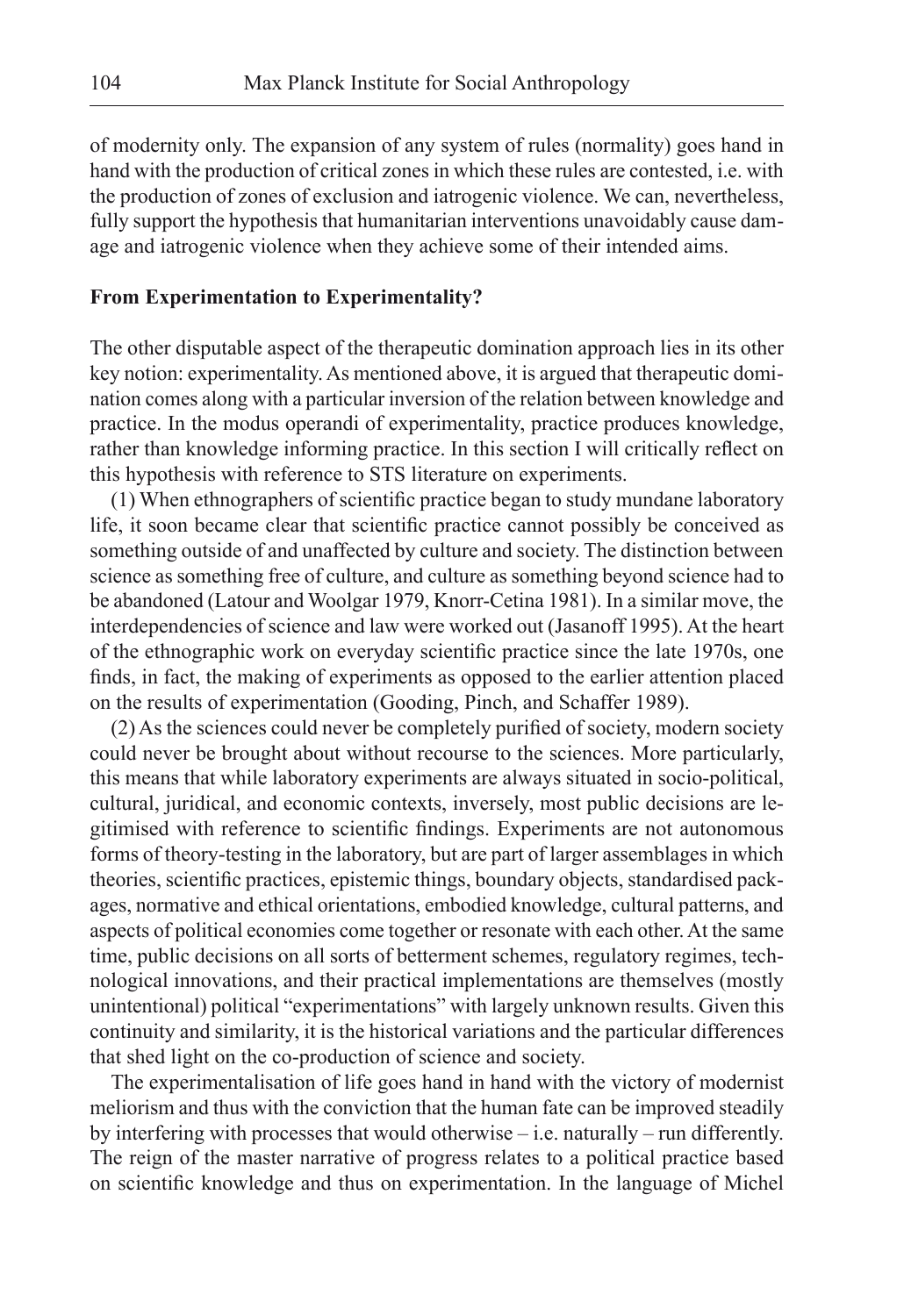Foucault this is biopower geared towards the improvement of life itself through state regulation, under the guidance of technocrats who are legitimised by scientific knowledge, and resulting in social experiments. In short, the idea that science was ever a closed world, producing lessons that would be accepted outside of science, is a form of misleading nostalgia (Shapin 1994).

(3) The same point can be made by considering the necessity of "contextual normalisation" of technology and of large technical systems in particular. In his 1988 article "Unruly Technology", Bryan Wynne approaches the ever problematic distinction between the testing and routine usage of large technical systems, and proposes the notion of technology in the form of a large-scale, real-time (covert) social experiment. In a Wittgensteinian vein, he analyses technologies as extensive, open-ended technical-social systems that depend on contextualisations into "local behaviour". If technology is to follow rules, local behaviour is unavoidably underdetermined by the overall rationality inscribed into technological devices. He demonstrates this point using several empirical examples, showing how technologies have to undergo contextual normalisation in order to work at all, and that this process sometimes fragments the overall technology and results in accidents. Because one single process, contextual normalisation, is at once the presupposition for the functionality of a technology and a potential cause of accidents, the solution cannot simply be stricter adherence to the inscribed rules. One would rather have to make do with experimental contextual normalisation or *translation*, as I would call it (Rottenburg 2009a).

(4) In contrast with conventional stereotypes, science and its experiments greatly depend on their public presentation and recognition. While the early history of experimental science was marked by "public experiments," through which scientists aimed to convince the public, and mainly those in power, of their discoveries and their utility (as Otto von Guericke famously did at the 1654 Regensburg Reichstag with his demonstration of force of vacuums), contemporary public recognition depends mainly on trusting the institutions of science and the experts. However, since it is part of science and technology that new and important questions are controversial and since the experts and their institutions enter into uncompromising academic battles over the issues (sometimes with significant financial implications), the public and those in power cannot know whom to trust and, conversely, the experts often depend heavily on public support (Schaffer 2005). As a result, science and experiments must be staged and presented well and one can speak of public experiments in this sense.

Humanitarian interventions into zones of disaster are opportunities nearly as wellsuited to this exercise in stagecraft as are astronautics or military interventions. As PEPFAR and the Global Fund for AIDS, Tuberculosis and Malaria run their vast programmes, the whole world watches this massive exercise that demonstrates and impressively proves the superior power of biomedicine and of its technical and institutional support, which "grants life" to an increasing percentage of the HIV-positive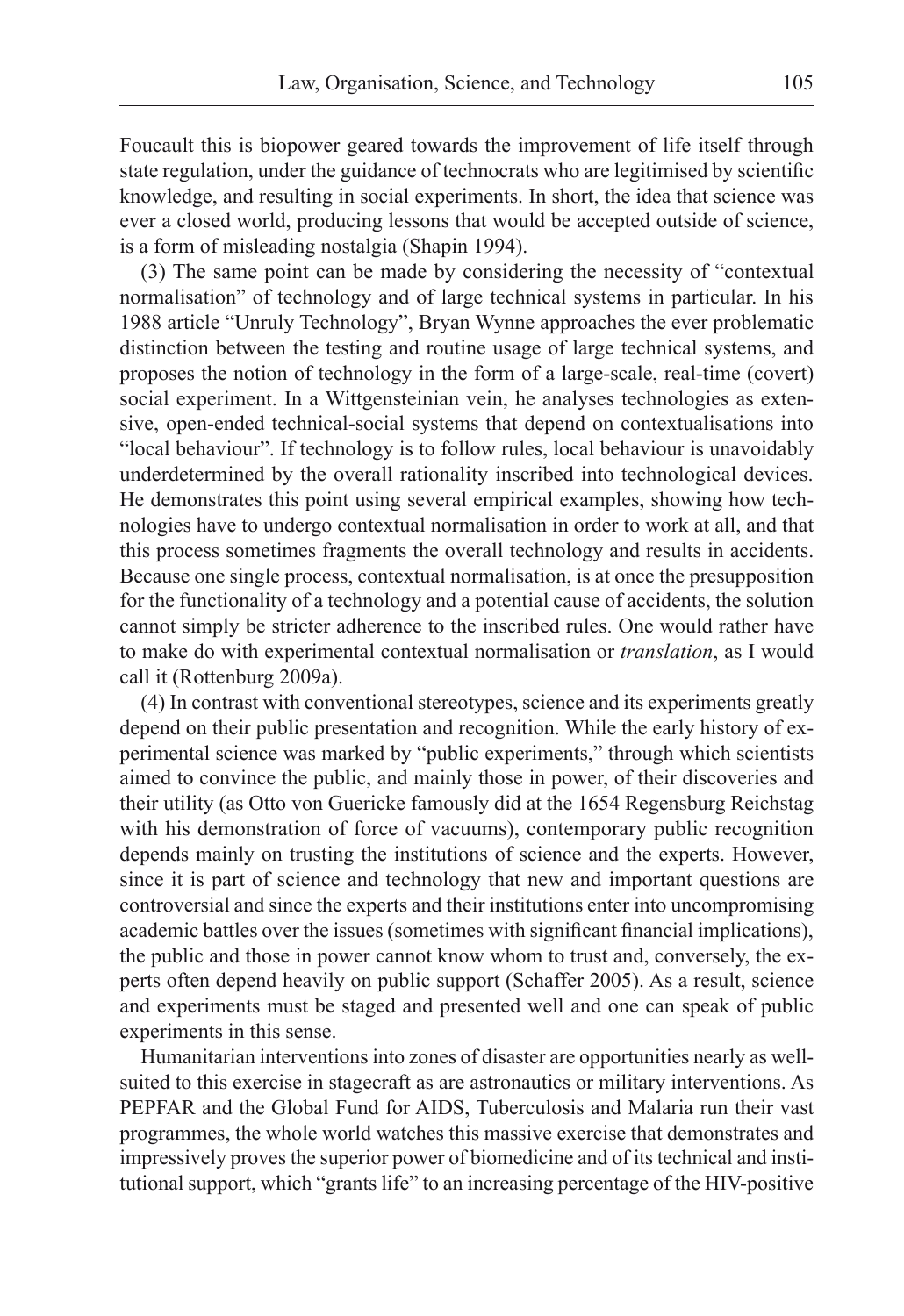population of Africa. The public presentation of this power also serves to obscure all the other failures related to more mundane medical problems such as fatal dehydration in young children due to diarrhoea and all those even more mundane failures lying behind the medical emergencies, such as the provision of healthy drinking water, urban sewerage systems, healthy and sufficient food, a healthy environment, fresh air, and basic health care for all.

(5) In the wider sense of the term (and following Bryan Wynne), the "laboratory" includes those field sites where untried technologies are tested under semi-controlled circumstances that allow for an optimal handling of the expected and, more importantly, the unexpected and perhaps negative consequences of these trials. Empirically speaking, this problem is often solved by running trials in far-off places.

One of the significant aspects of the age of imperialism was the use of colonies as vast experimental terrains where all kinds of unproven technologies could be tested. The first systematic inventory of population, livestock, crops, and landholdings was in fact conducted by Oliver Cromwell's adviser William Petty following the conquest of Ireland. Cadastral surveys were instituted by the British in India as a part of administrative routine long before they came to Britain itself, where they threatened the monopoly on information enjoyed by local solicitors. It was in the colonies, too, that identity cards were first designed and issued; and fingerprinting was first used in Bengal, to ensure that only certified pensioners were able to collect their monthly remuneration, and to collect it only once. When these field trials proved successful, the technique could be repackaged and exported back to the metropole. The other significant aspect of the interrelation between colonial dominance and science is the fact that the circulation of ideas between colonial powers and colonised peoples has always been reciprocal; the literature on scientific travels is full of references to this two-way circulation and full of evidence that ideas also moved between and among colonial empires and colonised peoples (MacLeod 2000).

(6) Research is an expensive enterprise with an occasionally uncertain return on capital; the financing of research is thus another source of close links and dependencies between science, politics, and the economy. For our research, one of the most important aspects of neoliberal governance is the emergence of new regimes of knowledge production and the commercialisation of research. This is particularly visible in medical and primarily pharmaceutical research, and the last wave of globalisation since the 1980s has opened up new forms of the commercialisation of research as well, including its subcontracting and offshoring. Adriana Petryna's work (2009) unveils an unbroken continuity of the tendency to choose trial populations according to criteria that should in fact be avoided by all means, not only for the sake of the trial subjects but also for the sake of the results: Following market rules, trial populations are preferred that have no alternative options for access to treatment, are comparably more ignorant, poor, dependent, and captive in various ways than other populations that could also function well as trial subjects.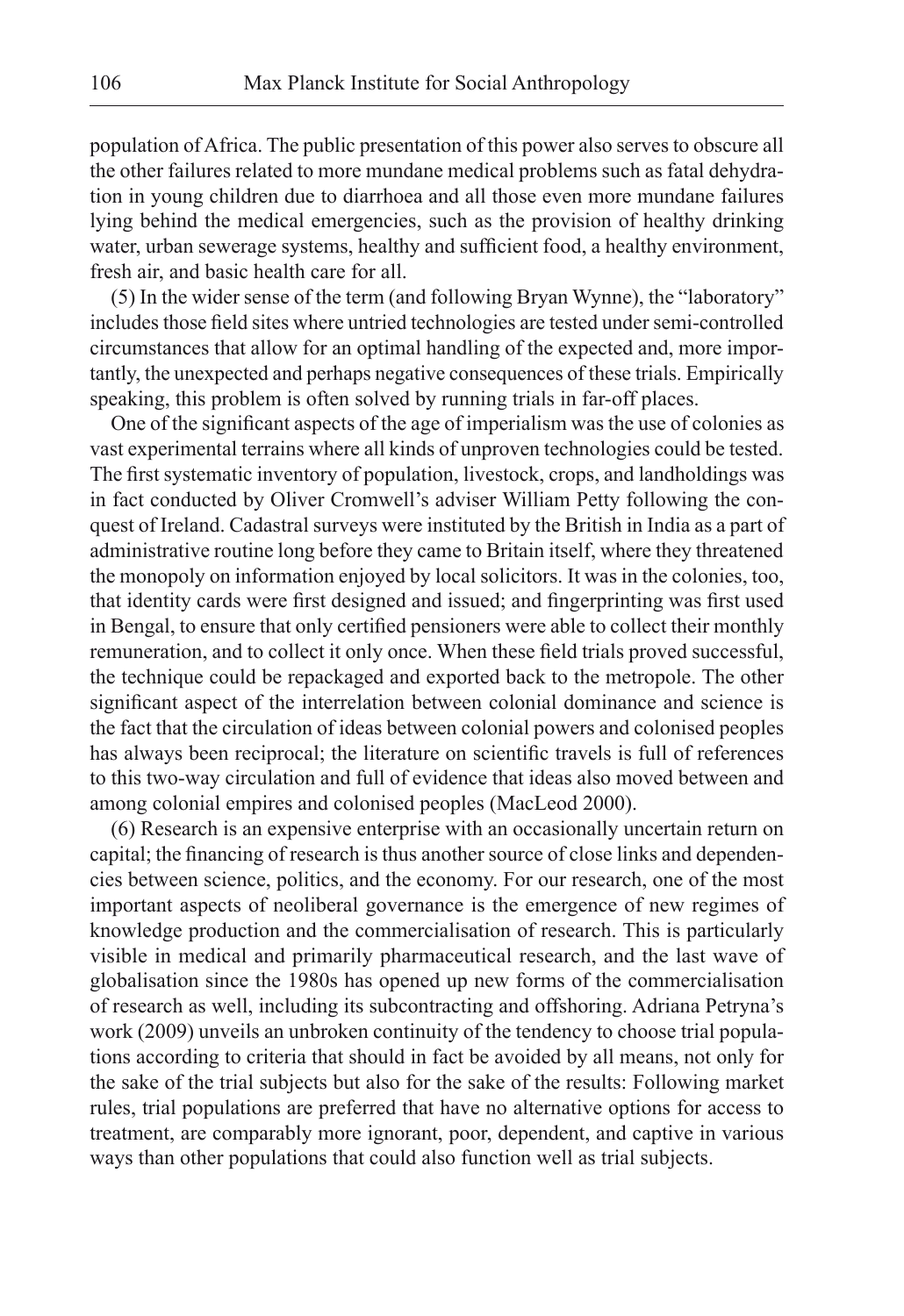Through our research we have identified these six aspects with an influence on the boundary between the laboratory and life outside it, or, in other words, on the kind of experimentalisation of life that results from this boundary definition. The postmodern shift of the authority of science (Ezrahi 1990) has resulted in new forms and practices of science that have in turn led to new types of experimentations and boundary transgressions between science and politics. These are legitimised less by the modernist narrative of progress or the old modernist ideal of finding *one* single universal solution that is binding for all humans, and more by narratives of individual self-fulfilment, universal human rights, and the ideal of attaining an equilibrium by balancing incompatible goals, values, webs of belief, and conceptual schemes. The new forms of legitimation ideally link up with economic interests and privatised forms of research in a globalised economy. The quintessential form of postmodern experimental politics is the humanitarian intervention in the Global South, particularly in the crisis-ridden zones of Africa. On closer examination, humanitarian interventions into emergency scenarios turn out to be social and public experiments legitimised by states of exception and geared more towards survival than towards progress.

In this context, one can observe the emergence of therapeutic domination as the dark side of this downscaled enterprise. As far as we can see, there is as much reason to fear a slide into a catastrophic predicament along these lines as there are reasons to hope for the emergence of civic norms and standards within global networks that would confine the negative implications of therapeutic domination to a tolerable level. Through our ethnographic research we have come to conclude that it is worth following the therapeutic domination hypothesis without, at the same time, buying into teleological prophecies about a "structure of exception" and about the concentration camp as the "biopolitical paradigm of modernity". We argue that therapeutic domination is a form of legitimate political rule and authority that cannot achieve the same stability as legal rational (bureaucratic) domination, and that is continually paralleled by competing attempts to re-establish the latter.

### **References**

- Collins, Harry M. 1988. Public Experiments and Displays of Virtuosity: the core-set revisited. *Social Studies of Science* 18(4): 725–748.
- Collins, Harry M. and Robert Evans. 2007. *Rethinking Expertise*. Chicago: University of Chicago Press.
- Ezrahi, Yaron. 1990. *The Descent of Icarus: science and the transformation of contemporary democracy.* Cambridge: Harvard University Press.
- Geissler, Paul Wenzel. Forthcoming. Second Enclosure. Reflections on the spaces of 21st century African bioscience. In: Paul Wenzel Geissler (ed.). *Science and the Para-State: ethnographic and historical perspectives on state, citizen and medical research in contemporary Africa*. Durham: Duke.